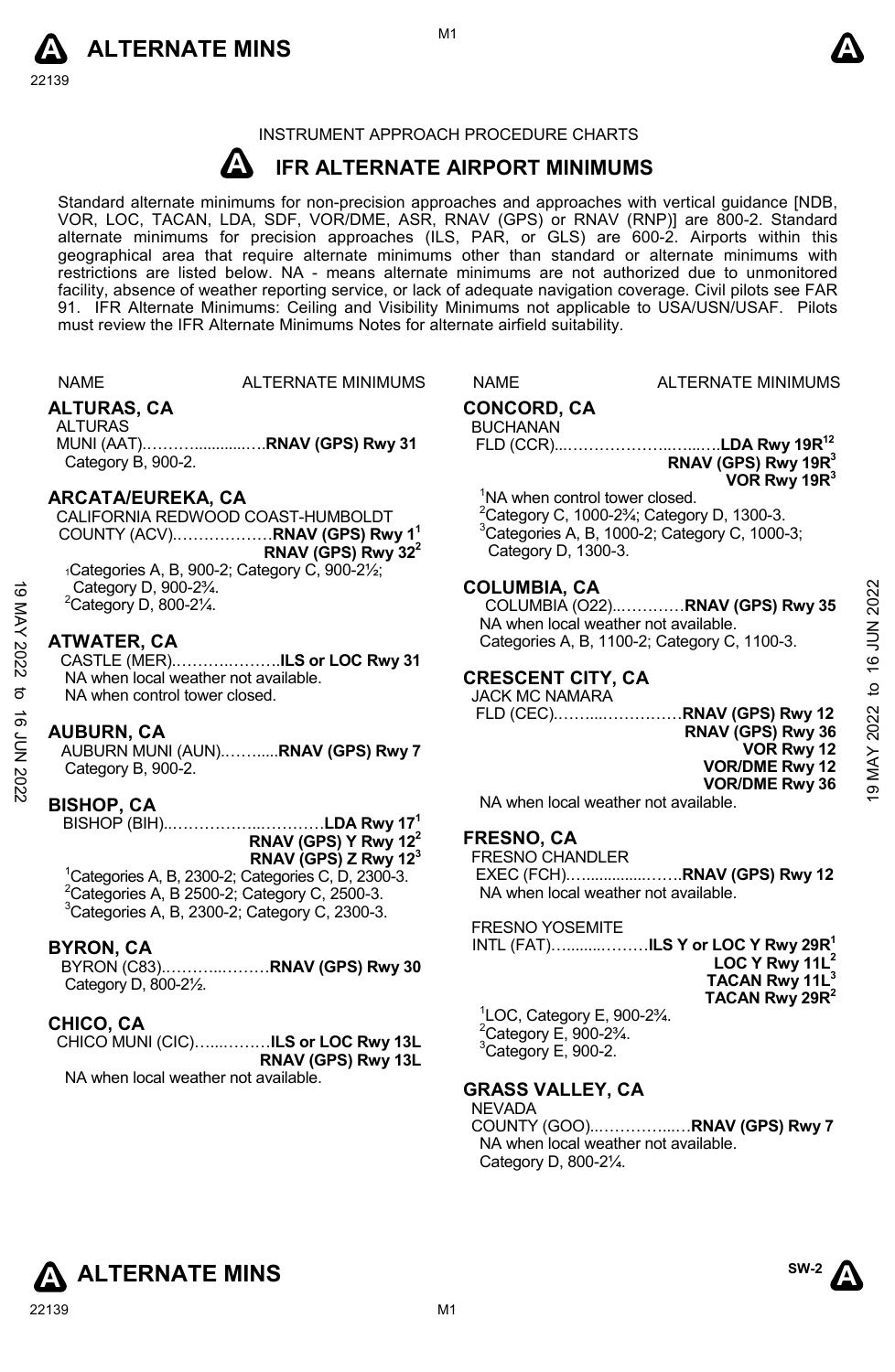# **A** ALTERNATE MINS  $\qquad \qquad \blacksquare$

22139

NAME ALTERNATE MINIMUMS NAME ALTERNATE MINIMUMS **HAYWARD, CA** 

HAYWARD EXEC (HWD).….....**LOC/DME Rwy 28L RNAV (GPS) Rwy 28L**  NA when local weather not available. NA when control tower closed.

Category D, 900-2¾.

# **HOLLISTER, CA**

**HOLLISTER** 

 MUNI (CVH).………..……..…**RNAV (GPS) Rwy 31**  NA when local weather not available. Category C, 800-2½.

# **LINCOLN, CA**

LINCOLN RGNL/KARL HARDER FLD (LHM)……..…**RNAV (GPS) Rwy 15 RNAV (GPS) Rwy 33** 

NA when local weather not available.

# **LITTLE RIVER, CA**

LITTLE RIVER (LLR).……......**RNAV (GPS) Rwy 29** Category D, 900-2¾.

# **LIVERMORE, CA**

LIVERMORE MUNI (LVK).…………**ILS Rwy 25R12 LOC Rwy 25R34 RNAV (GPS) Rwy 25R5** 

<sup>1</sup>NA when local weather not available.

<sup>2</sup>NA when control tower closed.

<sup>3</sup>NA when tower closed.

 $^{4}$ Categories A, B, 1600-2; Categories C, D, 1600-3. Category D, 1400-3.

# **MAMMOTH LAKES, CA**

#### MAMMOTH

YOSEMITE (MMH).………….**RNAV (GPS) Rwy 27**  Categories A, B, 1300-2; Category C, 1300-3.

## **MARYSVILLE, CA**

YUBA COUNTY (MYV)………**RNAV (GPS) Rwy 14 RNAV (GPS) Rwy 32**  NA when local weather not available.

## **MODESTO, CA**

MODESTO CITY-COUNTY-HARRY SHAM FLD (MOD).………...…....…**ILS or LOC Rwy 28R12 RNAV (GPS) Rwy 28R3**  <sup>1</sup>NA when control tower closed.  $2$ LOC, Category D, 800-2 $\frac{1}{4}$ .  $3$ Category D, 800-21⁄4.

# **MONTEREY, CA**

#### MONTEREY

RGNL (MRY)..………………**ILS or LOC Rwy 10R12 LOC Rwy 28L13 RNAV (GPS) Rwy 10R4 RNAV (GPS) Y Rwy 28L5 RNAV (RNP) Z Rwy 28L** 

<sup>1</sup>NA when control tower closed. <sup>2</sup>LOC, Category C, 1100-3; Category D, NA.  $^{3}$ Categories A, B, 1700-2, Categories C, D, 1700-3. <sup>4</sup>Category C, 1100-3; Category D, NA.  ${}^5$ Categories A, B, 900-2, Category C, 1100-3.  $6Categories A, B, C, 1000-3.$ 

# **MOUNTAIN VIEW, CA**

| חס היום יום יום שטח   |                                                |
|-----------------------|------------------------------------------------|
| <b>MOFFET FEDERAL</b> |                                                |
|                       | AIRFIELD (NUQ)ILS or LOC Rwy 32R <sup>12</sup> |
|                       | LOC Rwy 14L <sup>136</sup>                     |
|                       | RNAV (GPS) Rwy 14L <sup>4</sup>                |
|                       | RNAV (GPS) Rwy 14R <sup>4</sup>                |
|                       | $- - - 4$<br>-----------                       |

**RNAV (GPS) Rwy 14R4 RNAV (GPS) Rwy 32L4 RNAV (GPS) Rwy 32R36 TACAN Rwy 32L15 TACAN Rwy 32R15** 

<sup>1</sup>NA when tower closed.  $^{2}$ LOC, Category D, 800-21⁄<sub>2</sub>; Category E, 1000-3. Category D, 800-2½.  $4$ Category D, 800-2 $\frac{1}{4}$ . 5 Category D, 800-2½; Category E, 1000-3. 6 NA when local weather not available. 19  $\frac{1}{2}$ <br>
19  $\frac{1}{2}$ <br>
19  $\frac{1}{2}$ <br>
19 AW then local weather not available.<br>
<sup>2</sup>NA when control tower closed.<br>
<sup>2</sup>NA when control tower closed.<br>
<sup>2</sup>NA when control tower closed.<br>
<sup>2</sup>NA when control tower closed.<br>

# **NAPA, CA**

NAPA COUNTY (APC)..……….…**ILS or LOC Z Rwy 1L12**

# **RNAV (GPS) Rwy 63 RNAV (GPS) Y Rwy 1L4**

**VOR Rwy 65** NA when local weather not available. <sup>1</sup>NA when control tower closed.  ${}^{2}$ LOC, Categories C, D, 1300-3. 3 Categories A, B, 1400-2; Categories C, D, 1400-3. 4 Categories A, B, C, D, 1300-5. 5 Categories A, B, 1100-2; Categories C, D, 1300-3.

# **NOVATO, CA**

GNOSS FLD (DVO).………....**RNAV (GPS) Rwy 13**  NA when local weather not available. Categories A, B, 1300-2.

**ALTERNATE MINS**  $\sum_{n=1}^{\text{SW-2}}$ 

**SW-2** 

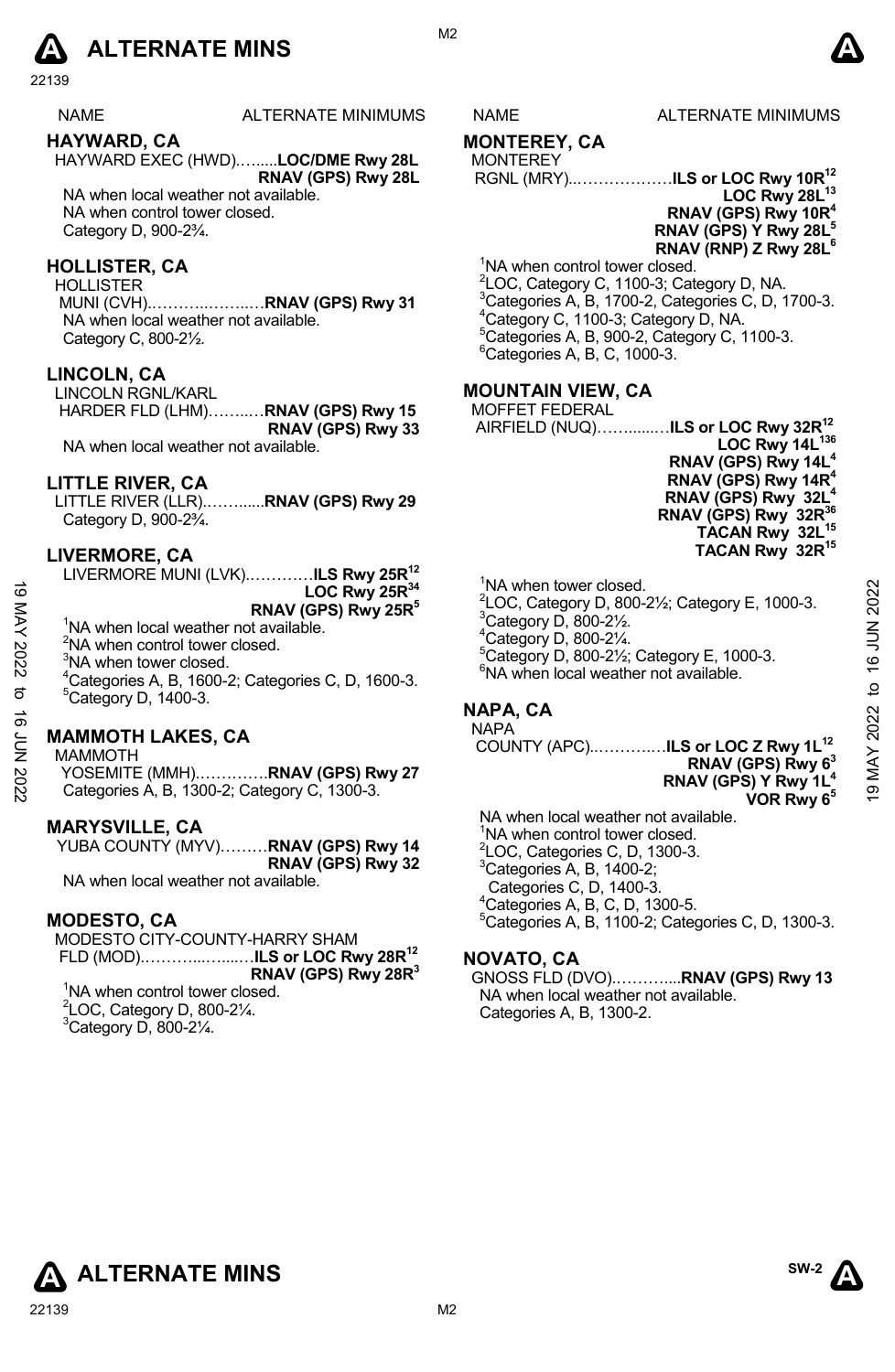

22139

| <b>NAME</b>          | <b>ALTERNATE MINIM</b> |
|----------------------|------------------------|
| OAKLAND, CA          |                        |
| <b>METRO OAKLAND</b> |                        |

 INTL (OAK).……..................…**ILS or LOC Rwy 121 ILS or LOC Rwy 301 ILS or LOC/DME Rwy 28R1 RNAV (GPS) Rwy 10L RNAV (GPS) Rwy 10R2 RNAV (GPS) Y Rwy 122 RNAV (GPS) Y Rwy 28L2 RNAV (GPS) Y Rwy 28R2 RNAV (GPS) Y Rwy 302 VOR Rwy 10R2** 

1 ILS, Category C, 700-2; Category D, 1400-3; LOC, Category D, 1400-3.  $2$ Category D, 1400-3.

# **PALO ALTO, CA**

PALO ALTO (PAO)…………...**RNAV (GPS) Rwy 31**  NA when control tower closed.

#### **PETALUMA, CA**

PETALUMA MUNI (O69).……**RNAV (GPS) Rwy 29**  NA when local weather not available. Category B, 900-2.

## **PLACERVILLE, CA**

#### **RED BLUFF, CA**

| ಹ      | <b>PLACERVILLE, CA</b>                   | VOR Rwy 13 <sup>4</sup>                |              |
|--------|------------------------------------------|----------------------------------------|--------------|
|        | PLACERVILLE (PVF)RNAV (GPS) Rwy 5        | NA when local weather not available.   | 2022         |
| KAY    | NA when local weather not available.     | 'NA when control tower closed.         | $\leq$       |
|        | Category B, 900-2.                       | $2$ Category D, 1600-3.                |              |
| 2022   |                                          | $3$ Category D, 1500-3.                | <u>َ م</u>   |
|        |                                          | $^{4}$ Category D, 900-2 $^{3}/_{4}$ . |              |
| ನ      | <b>RED BLUFF, CA</b>                     |                                        | $\mathsf{d}$ |
|        | <b>RED BLUFF</b>                         | <b>SAN ANDREAS, CA</b>                 |              |
| ಕ      | MUNI (RBL)RNAV (GPS) Rwy 15 <sup>1</sup> |                                        | 2022         |
|        | RNAV (GPS) Rwy 33                        | CALAVERAS CO-MAURY RASMUSSEN           |              |
| ξ<br>Σ | VOR Rwy 33                               |                                        |              |
|        | VOR/DME Rwy 15 <sup>1</sup>              | Category C, 1100-3.                    | MAY          |
| 2022   | NA when local weather not available.     |                                        | ë            |
|        | 'Category D, 800-21/4.                   | <b>SAN CARLOS, CA</b>                  |              |
|        |                                          |                                        |              |

## **REDDING, CA**

| <b>REDDING</b> |                                           |
|----------------|-------------------------------------------|
|                | MUNI (RDD)ILS or LOC Rwy 34 <sup>12</sup> |
|                | LOC BC Rwy 16 <sup>13</sup>               |
|                | RNAV (GPS) Rwy 16 $3$                     |

**RNAV (GPS) Rwy 343 VOR Rwy 344**

NA when local weather not available.

<sup>1</sup>NA when control tower closed.

 ${}^{2}$ LOC, Category D, 900-2<sup>3</sup>⁄<sub>4</sub>; Category E, 900-3.  ${}^{3}$ Category D, 900-2 $\frac{3}{4}$ .

4 Categories A, B, 1200-2; Categories C, D, 1200-3.

# **SACRAMENTO, CA**

| SACRAMENTO |                               |
|------------|-------------------------------|
|            |                               |
|            | RNAV (GPS) Rwy 2 <sup>3</sup> |
|            | VOR Rwy 2 <sup>3</sup>        |

NA when local weather not available. <sup>1</sup>NA when control tower closed.  $2$ LOC, Category D, 800-2 $\frac{1}{2}$ .  $3$ Category D, 800-2 $\frac{1}{2}$ .





#### ILIMS NAME ALTERNATE MINIMUMS

#### **SACRAMENTO, CA (CON'T)**

SACRAMENTO INTL (SMF)...…………………**ILS or LOC Rwy 17L1** 

**RNAV (GPS) Y Rwy 17L2 RNAV (GPS) Y Rwy 35R2**

1 LOC, Category D, 900-2¾.  $2$ Category D, 900-2 $\frac{3}{4}$ .

#### SACRAMENTO

 MATHER (MHR).……..........**ILS or LOC Rwy 22L12 RNAV (GPS) Rwy 4R3 RNAV (GPS) Rwy 22L34 RNAV (GPS) Rwy 22R34** 

<sup>1</sup>NA when control tower closed. LOC, Category E, 800-2 $\frac{1}{2}$ . Category D, 800-2 $\frac{1}{4}$ . NA when local weather not available.

# **SALINAS, CA**

SALINAS MUNI (SNS)………………….**ILS Rwy 311**

**LOC Rwy 3112 RNAV (GPS) Rwy 83 RNAV (GPS) Rwy 132 RNAV (GPS) Y Rwy 312 RNAV (GPS) Z Rwy 31 VOR Rwy 134**

#### **SAN ANDREAS, CA**

## **SAN CARLOS, CA**

SAN CARLOS (SQL)..……**RNAV (GPS) Y Rwy 301 RNAV (GPS) Z Rwy 302** 

NA when local weather not available. <sup>1</sup>Categories A, B, 1300-2.  ${}^{2}$ Categories A, B, 900-2.